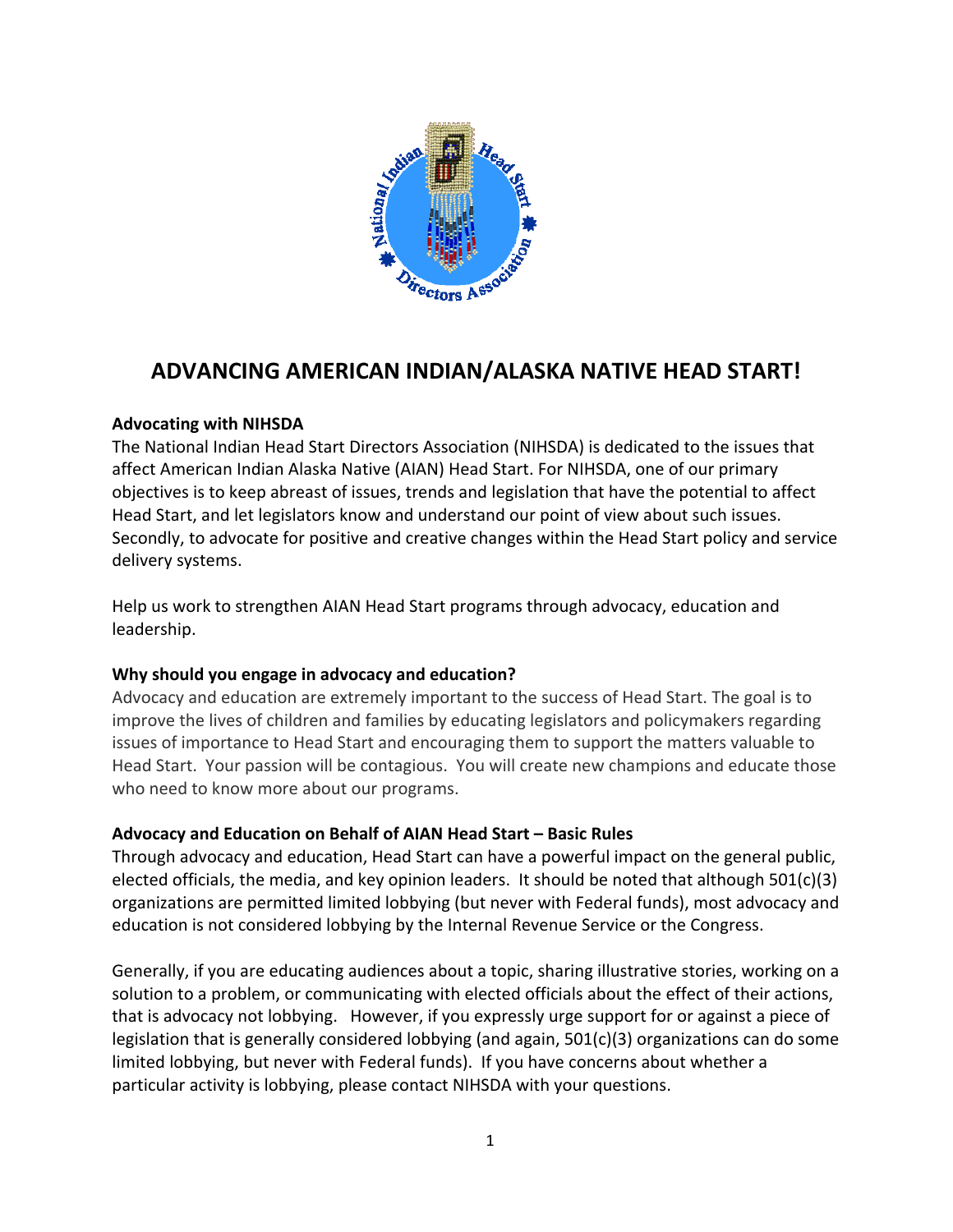#### **How can you advocate?**

**Head Start directors, parents, staff, and others with a special interest in the program are in a perfect position to be heard by policy makers.** Personal experiences and successes with the programs reinforce the impact that Head Start has on the lives of the families. There are no specific prerequisites for being an advocate. Most people advocate for something every day of their lives. It is in our nature when we believe in something or have a passion for the issue.

Many of our key audiences (legislators, legislative aides, agency staff, etc) often have very little time to discuss complex issues. Given these time constraints, it is imperative to communicate a clear and concise message.

**Developing personal, ongoing relationships** with elected officials is the most effective way to secure lawmakers' support on children's issues. You can build these relationships by contacting your legislators by phone, letter, or email; visit your legislators in person and invite legislators to visit your program. Legislators often make important decisions based on only a few contacts from their constituents. When they know voters "back home" care about an issue, they pay attention. Let them know what you think.

**Identify your elected officials** using your address at http://www.contactingthecongress.org/. Visit **www.senate.gov** and www.house.gov to learn more about your Members of Congress.

The U.S. Capitol switchboard at **(202) 224‐3121** can transfer calls to the appropriate legislator's office. It can be difficult to contact federal representatives directly so when you call their offices, you will most likely speak to a staff member. You can ask for the legislative aide who handles the issue you are calling about.

**When you are in Washington, DC, you can visit your elected officials in their offices**. This can be a great way to build relationships and to advocate for issues directly. Even if you end up meeting with staff, which is commonly the case and is not a bad thing as it is the staff that does most of the work. Also, staff members are usually available to give tours and answer questions whenever the office is open. Call the office before your visit for more details.

## **Tips for Scheduling a Visit**

- 1. Schedule an appointment with policymakers at least 4 weeks in advance of your visit. Visit http://www.contactingthecongress.org/ to identify your Members of Congress.
- 2. Have several dates and times available for a face‐to‐face meeting. When calling to make an appointment with a member of Congress, ask for the scheduler, not the legislator. If the scheduler is not available, leave a message and follow up with another phone call.
- 3. Let the scheduler know what issue you want to discuss with the legislator.
- 4. If the representative won't be available during your visit, ask to meet with a staff person knowledgeable about your issue.
- 5. Find out how much time you will have with the policymaker.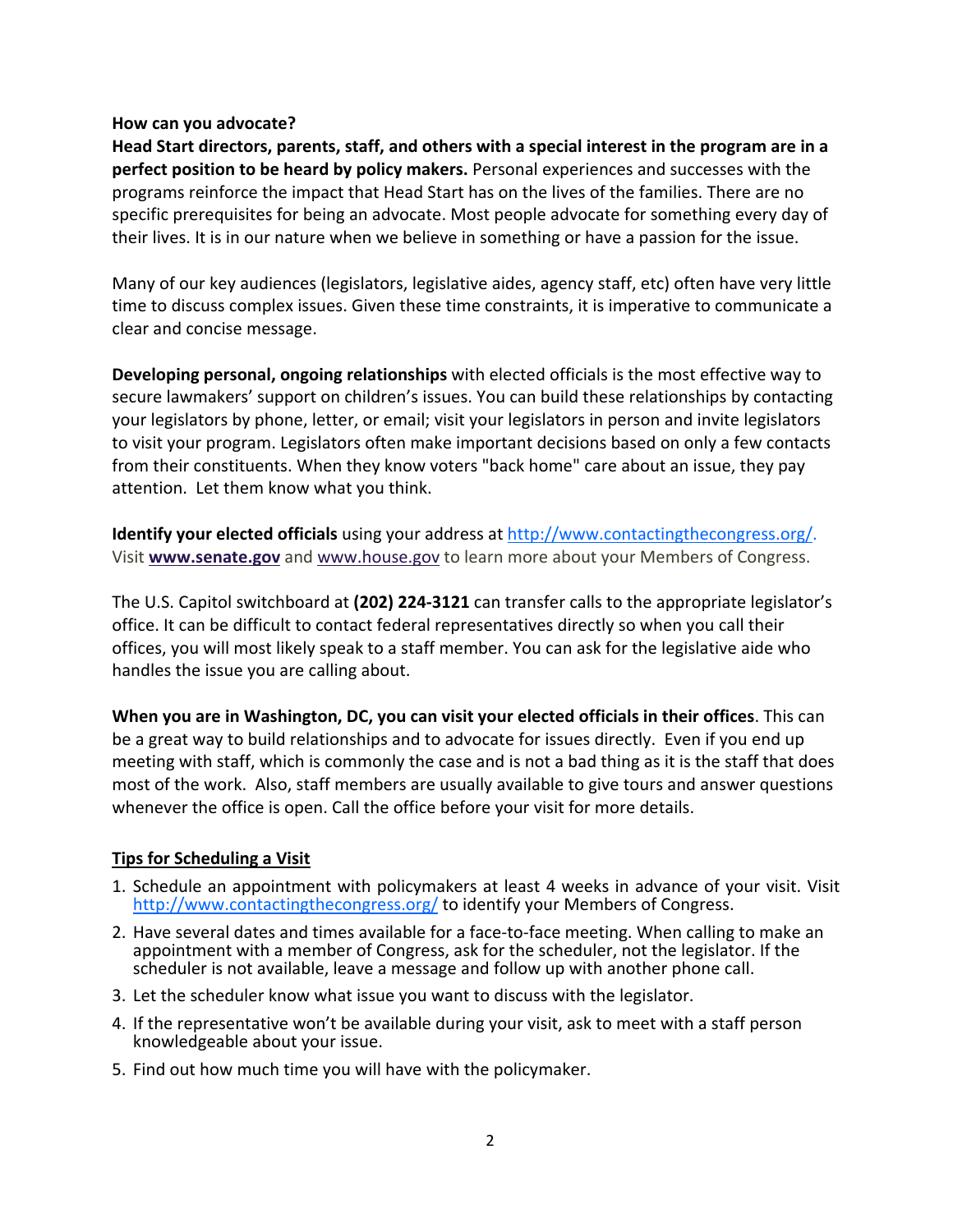6. After making an appointment, leave your name and contact information with the scheduler as well as the names of any relevant organizations you are affiliated with.

#### **Meeting with Your Representative**

- 1. Dress professionally.
- 2. Practice your talking points.
- 3. Allow the elected official time to ask questions and share observations or opinions.
- 4. Be friendly, firm, and positive in your messaging even if your legislator does not share your perspective.
- 5. Bring informational materials such as fact sheets, articles, or research studies to leave with the legislator and staff. When possible, use local data.
- 6. Do not forget a call to action. Let the legislators know what you want them to do: vote for a bill, talk with colleagues, sponsor legislation, etc.
- 7. Offer to provide relevant follow‐up contact or materials after the meeting.
- 8. Take notes, particularly if further contact is expected.
- 9. Thank your legislators or their staff members for the time they've spent and any supportive actions they will take.

#### **After the Meeting**

- 1. Follow up with a personal note thanking the legislators or staff persons for their time and reminding them of any action commitments they made. Include pictures taken or artwork from the children.
- 2. Let them know what follow‐up action they can expect from you if you offered to provide their office with further information.
- 3. Talk with other advocates about the meeting and strategize next steps.
- 4. Do not send photocopied letters to legislators. It is better to send brief personalized letters than to send letters that have clearly been duplicated.

#### **General Tips**

- 1. **Recognize that legislators deal with a wide range of issues.** Legislators cannot possibly keep completely informed on all issues. Be prepared to provide them with information or referral sources.
- 2. **Know your legislator.** Make a point of referring to something you know is of special interest. Making that personal connection can make him/her remember you more easily.
- 3. **Get to know the legislator's staff.** The staff in a legislative office can be very powerful.
- 4. **Be honest.** Decision‐makers appreciate candor and forthrightness.
- 5. **Know your message.** Be prepared to state your case in a few short sentences.
- 6. **Use real‐life human stories.** Abstract arguments are always given greater life when enhanced by real‐life human stories that illustrate the points you are making.
- 7. **Recognize that a legislator's time is precious.** Be punctual. Be succinct in your presentation. Plan for no more than 30 minutes of the legislator's time.